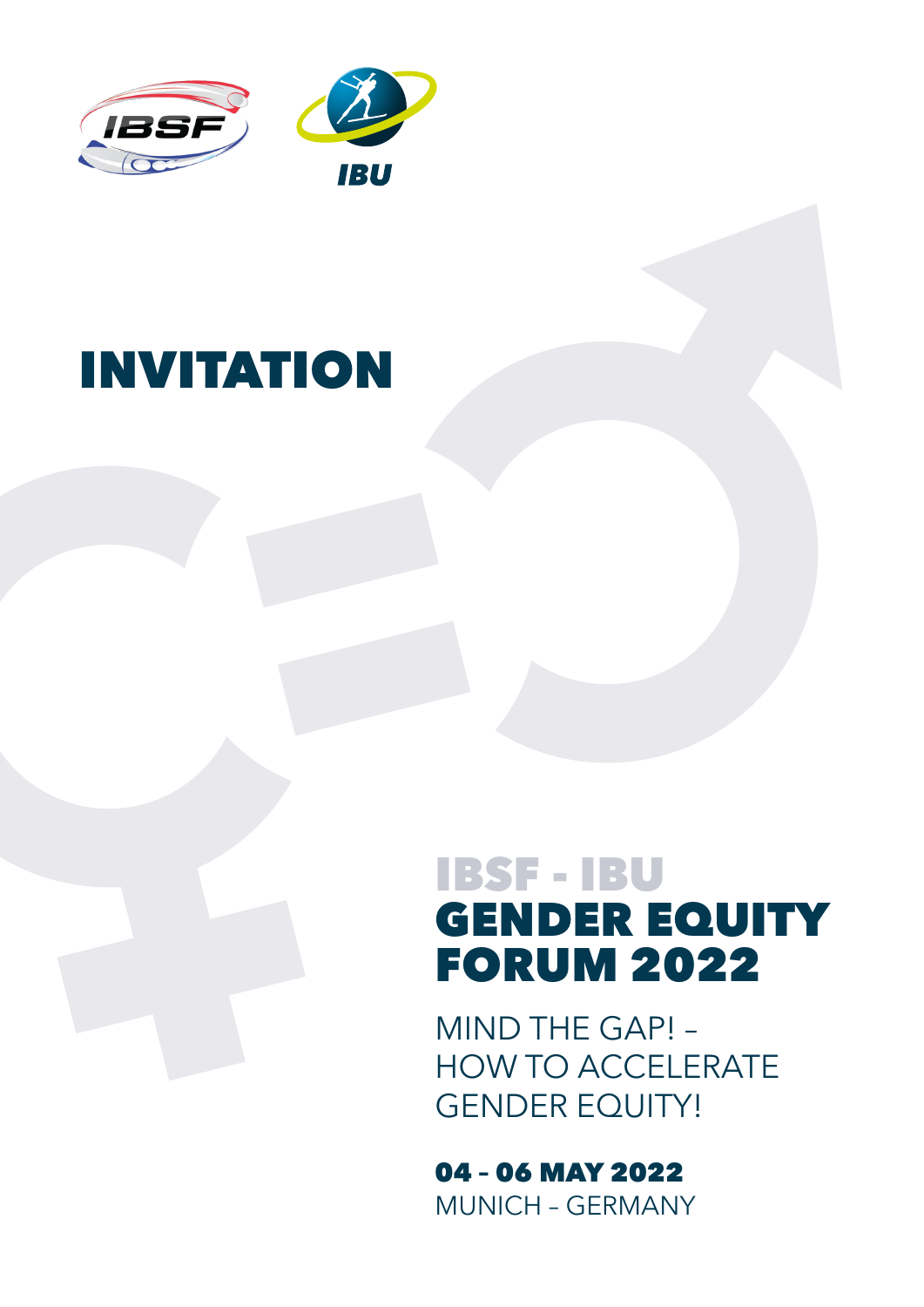## WORDS OF WELCOME

## SF - IBU **IDER EQUITY RUM 2022**

#### Dear Friends,

It is our pleasure to invite you to attend this year's IBSF-IBU Gender Equity Forum in Munich, Germany.

We are grateful to have the opportunity to host this important Forum this year in person together with IBSF following the success of the first IBU Gender Equality Seminar back in 2019.

Over the course of the three-day Forum there will be lectures on gender equity and cultural change within organizations, the importance of male allies and challenges of fatherhood/ motherhood during active sports careers.

As ever, we want to hear from you and provide a platform for everyone to share their views and perspectives. The Forum will therefore be as interactive as possible with panel discussions, workshops and networking possibilities.

Ahead of this year's IBU Congress, which will see the elections of the IBU Executive Board and IBU Technical Committee, it is more important than ever that women and men have equal opportunity to pursue leadership positions within IBU.

We hope to see you at the Forum in Munich and to welcome your contributions on this very important subject.

Kind regards,

**Olle Dahlin** IBU President

Dear Presidents, Dear Secretaries General, Dear Member Federations' representatives, Dear guests and friends,

It is with great pleasure to announce the 1st IBSF – IBU Gender Equity Forum will take place from 4th to 6th of May, 2022 in Munich. Together with my colleague and friend, the IBU President Olle Dahlin we are looking forward to discuss a topic that is very close to our hearts: Gender Equity. This topic is something me as IBSF President strongly believe in, and I live by in my federation.

Therefore, it is our pleasure to invite you to attend this joint event between IBSF & IBU and spend three days with us to debate and learn more about:

Mind the Gap! - How to accelerate gender equity

The agenda is packed with fantastic speakers that will encourage you to actively participate in workshops, dialogues between panellists and attendees while strengthening your networking.

Gender equity requires concrete actions from us and yourself to achieve equal opportunities to pursue leadership in our sport, so we hope to see you at the Forum in Munich.

Yours sincerely,

**Ivo Ferriani** IBSF President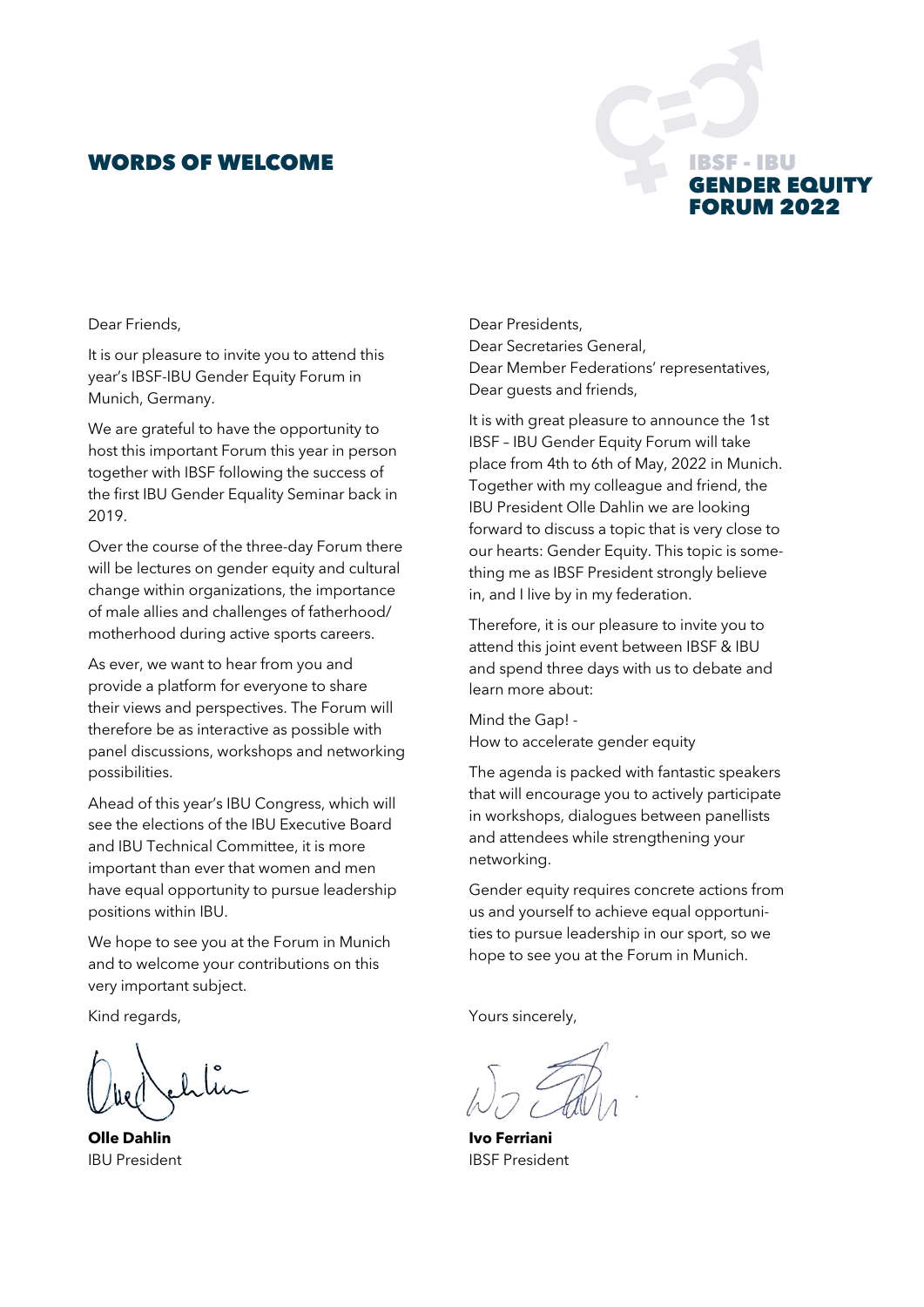

#### **Dear National Federations,**

the International Bobsleigh & Skeleton Federation and the International Biathlon Union invite you to the

#### IBSF-IBU GENDER EQUITY FORUM 2022

which will take place in Munich / GER from 04 to 06 May 2022.

| <b>WEDNESDAY, 04 MAY 2022</b> |                                                                                            |
|-------------------------------|--------------------------------------------------------------------------------------------|
| Whole Day                     | Arrival of Participants                                                                    |
| 19:30                         | Welcome Dinner                                                                             |
| <b>THURSDAY, 05 MAY 2022</b>  |                                                                                            |
| $09:00 - 12:30$               | Gender equity and culture change within organizations                                      |
| $12:30 - 13:30$               | Lunch Break                                                                                |
| $13:30 - 14:30$               | Challenges of parenthood in professional sport                                             |
| $15:00 - 17:00$               | Workshops: Creating change. How to accelerate gender equity<br>in the sports organization? |
| 19:30                         | Dinner                                                                                     |
| <b>FRIDAY, 06 MAY 2022</b>    |                                                                                            |
| $09:00 - 10:00$               | The importance of male allies in achieving gender equity                                   |
| $10:00 - 10:30$               | Presidents discussion: Importance of male allies                                           |
| $11:00 - 12:00$               | Presentation of workshop results                                                           |
| $12:00 - 13:30$               | Lunch                                                                                      |
| Afternoon / Evening           | Departure of Participants                                                                  |

A more detailed programme will be published prior to the Forum.

We look forward to welcoming you in Munich!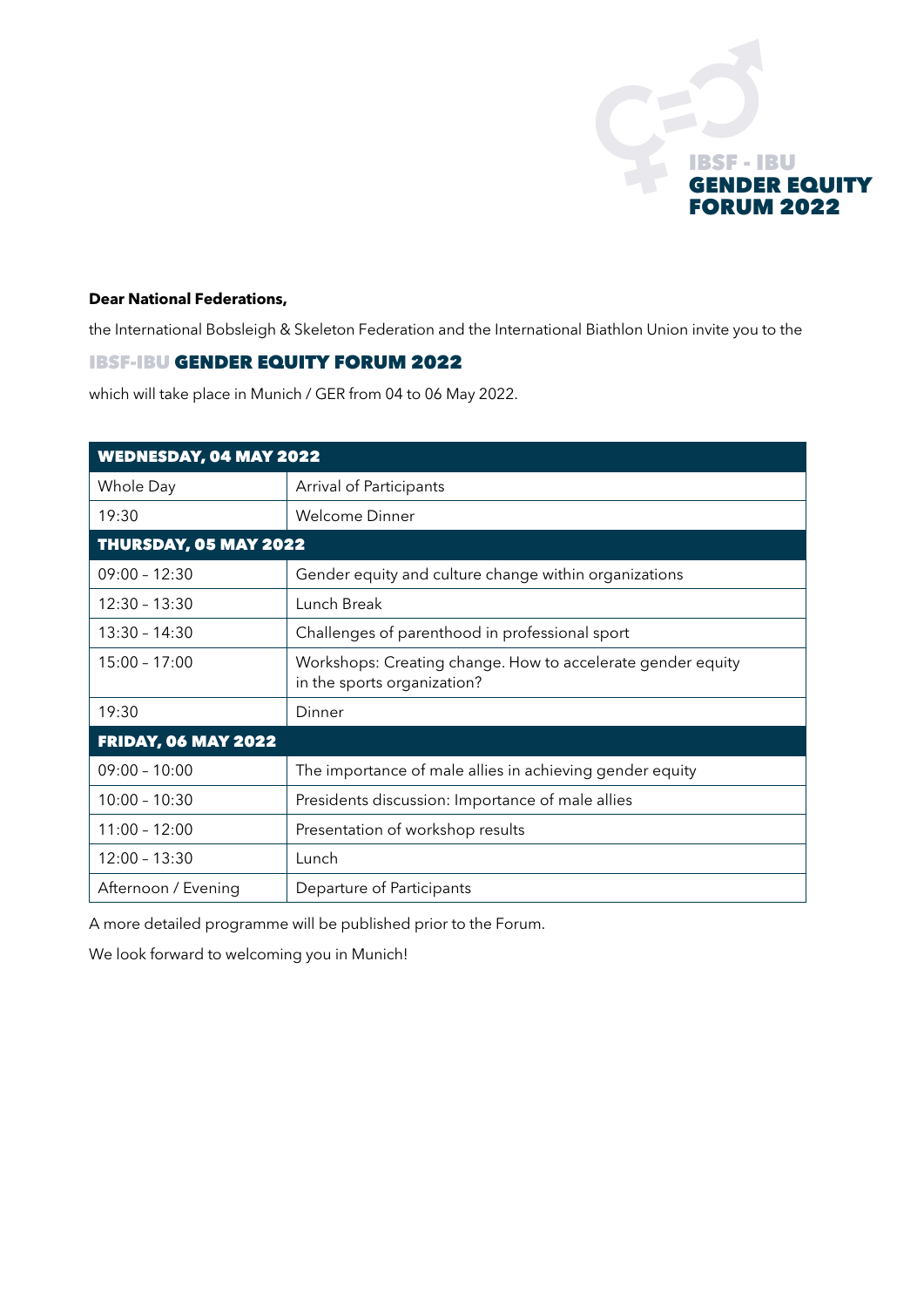## KEYNOTE SPEAKER





### **Kari Fasting**

Kari Fasting is a former Norwegian athlete and Professor Emerita at the Norwegian School of Sport Sciences in Oslo, Norway. She was the first female professor in sport science in the Nordic Countries (1987) and the first elected president (rector) of the Norwegian School of Sports Sciences (1989-1993). She is the former president and honorary member of the International Sociology of Sport Association. Fasting has also conducted research into equality and diversity in sport and sexual harassment and abuse in sport and has worked as an expert consultant for a host of major organizations including the IOC, UNICEF and the EU. Just recently, she won the IOC Women Sports Award for Europe 2021.



## **Sandra Lengwiler**

In her current role, as the Gender Equality and Inclusion Lead at the International Olympic Committee (IOC), Sandra is responsible for the implementation of the IOC Gender Equality and Inclusion strategy. Through collaborative efforts with Olympic Movement stakeholders and International partner organizations, she oversees the implementation of the IOC's gender equality and inclusion strategy through a variety of initiatives to support the Olympic movement in reaching the new targets set out in Olympic Agenda 2020+5.



## **Fikri Anil Altintas**

Fikri Anıl Altıntaş (he/him), born in Wetzlar in 1992, studied political science, ethnology and Eastern European studies in Tübingen, Istanbul and Berlin and works as a political educator and freelance author. He writes, among other outlets, for der Freitag, taz and pinkstinks.de. In his articles, lectures and workshops, e.g. for Gropius Bau and ZDF, he deals with masculinities, gender (in) equality, privileges and the (de)construction of non-white, Muslim masculinities in Germany. He is the #HeFor-She Germany catalyst for UN Women Germany. His debut novel will be published in spring 2023.

The detailed agenda as well as the full speaker list will be provided prior to the Forum.

Besides both presidents, the IBU Gender Equality Athlete Ambassadors will have a speech and also (former) female and male athletes from IBSF (Benjamin Maier and Nicola Minichiello) and IBU will participate in panel discussions.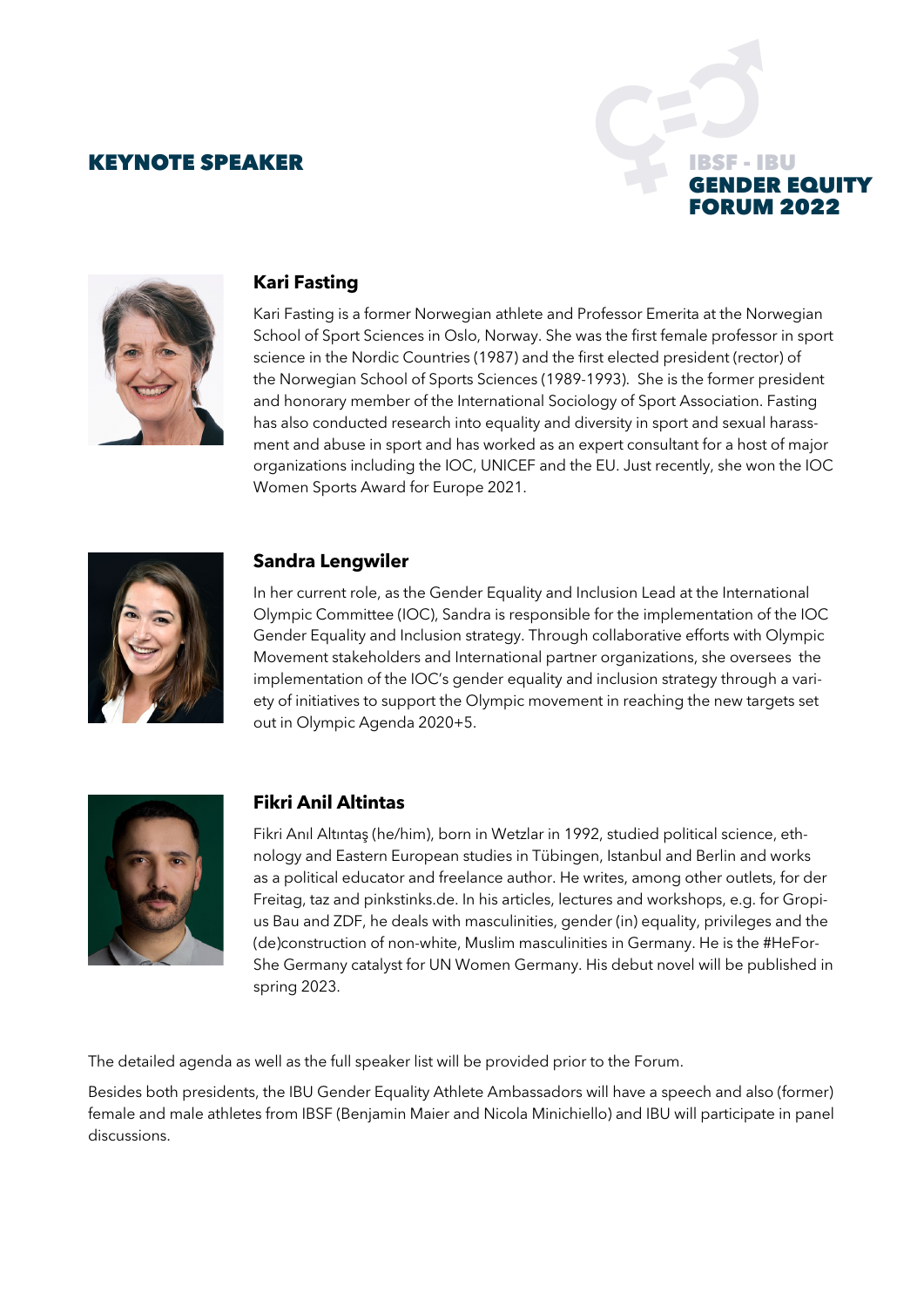## GENERAL INFORMATION



The Forum will be organized in the Infinity Hotel and Conference Resort Munich. You can find further information on the hotel website: **[www.infinity-munich.de](http://www.infinity-munich.de)**

#### **Infinity Hotel and Conference Resort Munich**

Andreas-Danzer-Weg 1-3 85716 Unterschleißheim Germany Phone reception: +49 89 999 56 0



#### **REGISTRATION**

We invite one person from each National Federation to attend the Forum.

The preferred audience for the Forum will be Presidents, Secretary Generals, people in decision-making positions or responsible for Gender Equality within the federation.

Please register your NF representative not later than **Friday, the 1st of April** via the following link: **<https://www.surveymonkey.de/r/GEForum2022>**

#### ACCOMMODATION

The costs for two nights at the hotel will be covered by IBU and IBSF.

In case you have any special requests or questions (extending your stay etc.), please contact [theresa.jost@ibu.at](mailto:theresa.jost%40ibu.at?subject=) (IBU) or [anni.hofer@ibsf.org](mailto:anni.hofer%40ibsf.org?subject=) (IBSF).

#### FOOD AND BEVERAGE

Breakfast is included and will be served in the hotel restaurant "Viktualien" from 06:30 am – 10:00 am.

Lunch, snacks and coffee/tea will be served during the breaks close to the Meeting room.

Both dinners on Wednesday and Thursday will be hosted by IBSF and IBU in the hotel restaurant.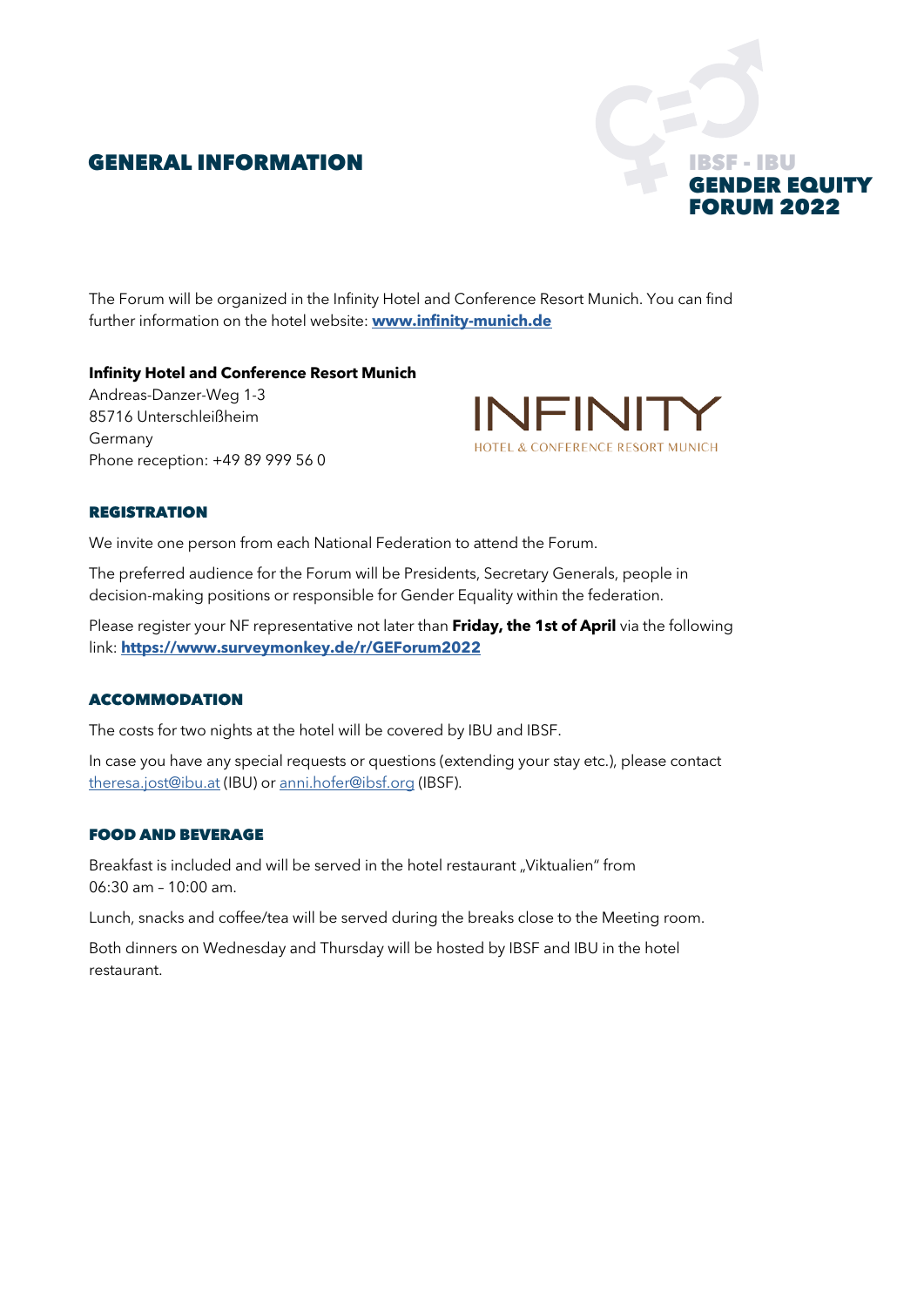## TRAVELS TO THE HOTEL



#### ARRIVAL AND PARKING

To see the exact location of the hotel, please consult the city map below, or see the hotel website **[www.infinity-munich.de](http://www.infinity-munich.de)**



#### ARRIVING BY PLANE

**Public transport** Take the S-Bahn S1 (speed train) in the direction of Munich city / Ostbahnhof and exit at Unterschleißheim. Then from the Unterschleißheim station, take Bus 218 (Lohhof Süd). Exit at bus stop Max-Planck-Straße/BallhausForum. You can also take a taxi (approximately 7 minutes from Unterschleißheim train station). If you pre-ordered taxis please leave the S-Bahn at the stop Lohhof and turn left in the pedestrian subway.

#### ARRIVING BY CAR

Use the following address for navigation:

#### **Infinity Hotel and Conference Resort Munich**

Andreas-Danzer-Weg 1-3 85716 Unterschleißheim - Germany

#### ARRIVING BY TRAIN

**From Munich Central Station (HBF)** Take the S-Bahn S1 (speed train) in the direction of Freising/Flughafen (=Airport) until Unterschleißheim. Then from the Unterschleißheim station, take Bus 218 (Lohhof Süd). Exit at bus stop Max-Planck-Straße/BallhausForum. You can also take a taxi (approximately 7 minutes from Unterschleißheim train station). If you pre-ordered taxis please leave the S-Bahn at the stop Lohhof and turn left in the pedestrian subway.